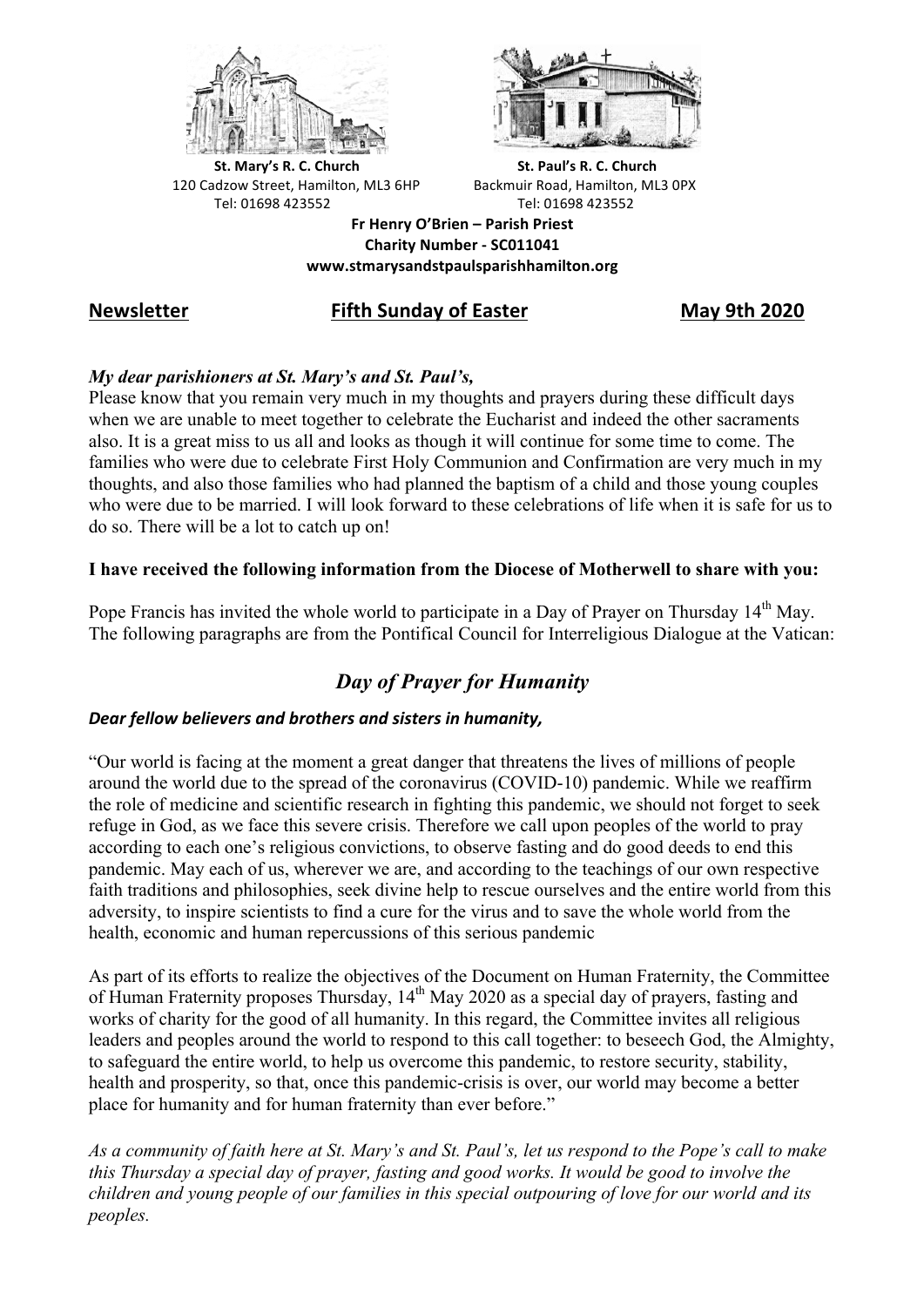## **Some further matters from the Diocese:**

**The Bishops' Conference of Scotland** has announced the formation of a Covid-19 Working Group, which will begin work on the creation of an Infection Control Protocol to govern the phased reopening of churches for public worship at an early and safe opportunity, in accordance with legislation and the current Scottish Government Guidelines on social distancing and hygiene. The precautions and requirements to allow Catholic Churches to be used for public worship will be studied carefully and proposed Infection Control Protocols presented to the Scottish Government.

**The Working Group will be chaired by Sir Harry Burns,** Scotland's former Chief Medical Officer and Professor of Global Public Health at the University of Strathclyde. Bishop Hugh Gilbert, President of the Bishops' Conference of Scotland will also sit on the group. Speaking about the initiative, Bishop Gilbert said:

"Our lives remain greatly restricted by this crisis in a way that is painful and difficult for us as Christians. As bishops, we want to offer our thanks to our clergy, religious and laity for their patience and forbearance during these testing times. Throughout these weeks of Lockdown, there have been many signs of hope and faith and it is in the hope that we will recover, that we must plan for the future and find a safe pathway to the resumption of our sacramental life. The bishops are keen to benefit from the advice of experts in medicine and public health and are very grateful to Sir Harry Burns for agreeing to chair our working group. In the interests of everyone's safety we will proceed cautiously and carefully in step with public health guidance."

### **Commenting on the group, Sir Harry Burns said:**

"The unprecedented nature of the COVID-19 pandemic requires innovative and informed thinking. I am glad that the Catholic Bishops are acting proactively to develop Infection Control measures and delighted to be able to contribute to that work. The reopening of churches and the reintroduction of public worship will happen in a phased way, always taking account of best infection control practice and guidelines on social distancing and hygiene."

### *Please keep the work of this group in your prayers.*

## **Bishop Joseph Toal streamed Masses**

**The bishop wishes to inform you** of the following streamed masses he will be celebrating. He is usually invited to celebrate Mass at Carfin on the Feast of Our Lady of Fatima; this Wednesday, May  $13<sup>th</sup>$ , he will live stream his Mass at 11am.

**On Ascension Thursday, May 21<sup>st</sup> at 11am** he will live stream Mass for the schools in the Diocese. This is a day when they would all normally attend Mass, so it is an appropriate day to link in with the school communities and to pray for them at this period of disruption and uncertainty.

#### **Laudato Si' Week (16-24 May 2020**

During these days the church will mark the fifth anniversary of Poe Francis' prophetic Encyclical Letter *Laudato Si*, in which he invites us all to care for our planet in much deeper ways: for more information please go to https://laudatosiweek.org/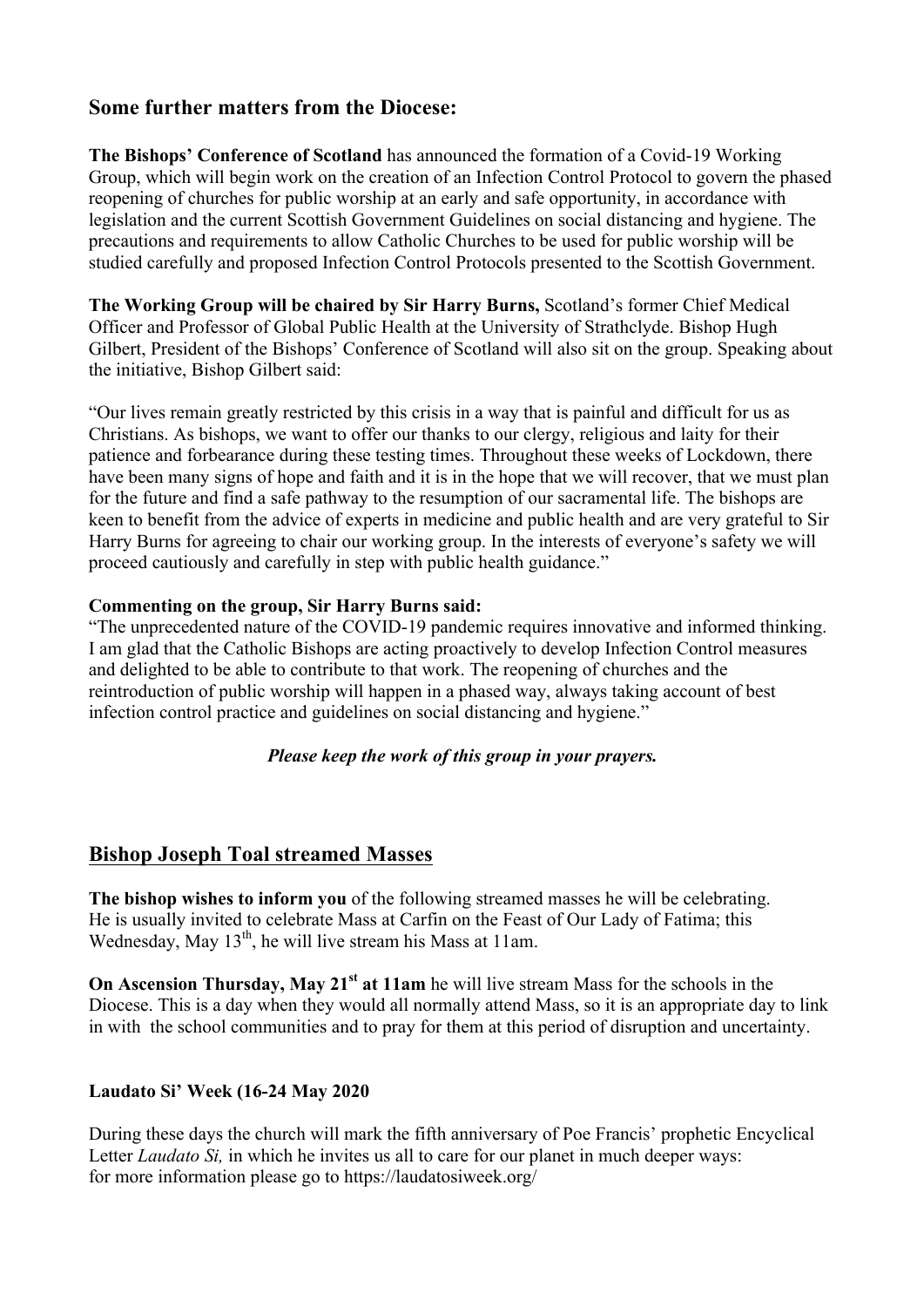**Finally,** let me share with you the names of those who have died during these weeks when we have been unable to gather for Mass:

John Boyce James Donnelly, Mary Teresa Lees, Silvio (Steve) Ferri, Tess McMahon, Helen Brown, Margaret McCluskey, James McDougall, John Henderson, Tom O'Brien, James McMenemy, Frances Murphy, Brian Porteous, Susan McAteer, Margaret Boyd, Julia (Sheila) O'Neill

I know you will remember these men and women in your prayers and also their families, who said farewell to a loved one in the most difficult of circumstances. It is painful not to have the funeral you would have wanted to have for a loved one.

**I leave you with a prayer** I came across this week while I was looking for something else! I'm sure many of you have had that experience.

*"We thank you Lord for the gift of life. Help us to appreciate the unique dignity of every human person and the individual contribution they make to the world, in fulfilment of the task you give them.*